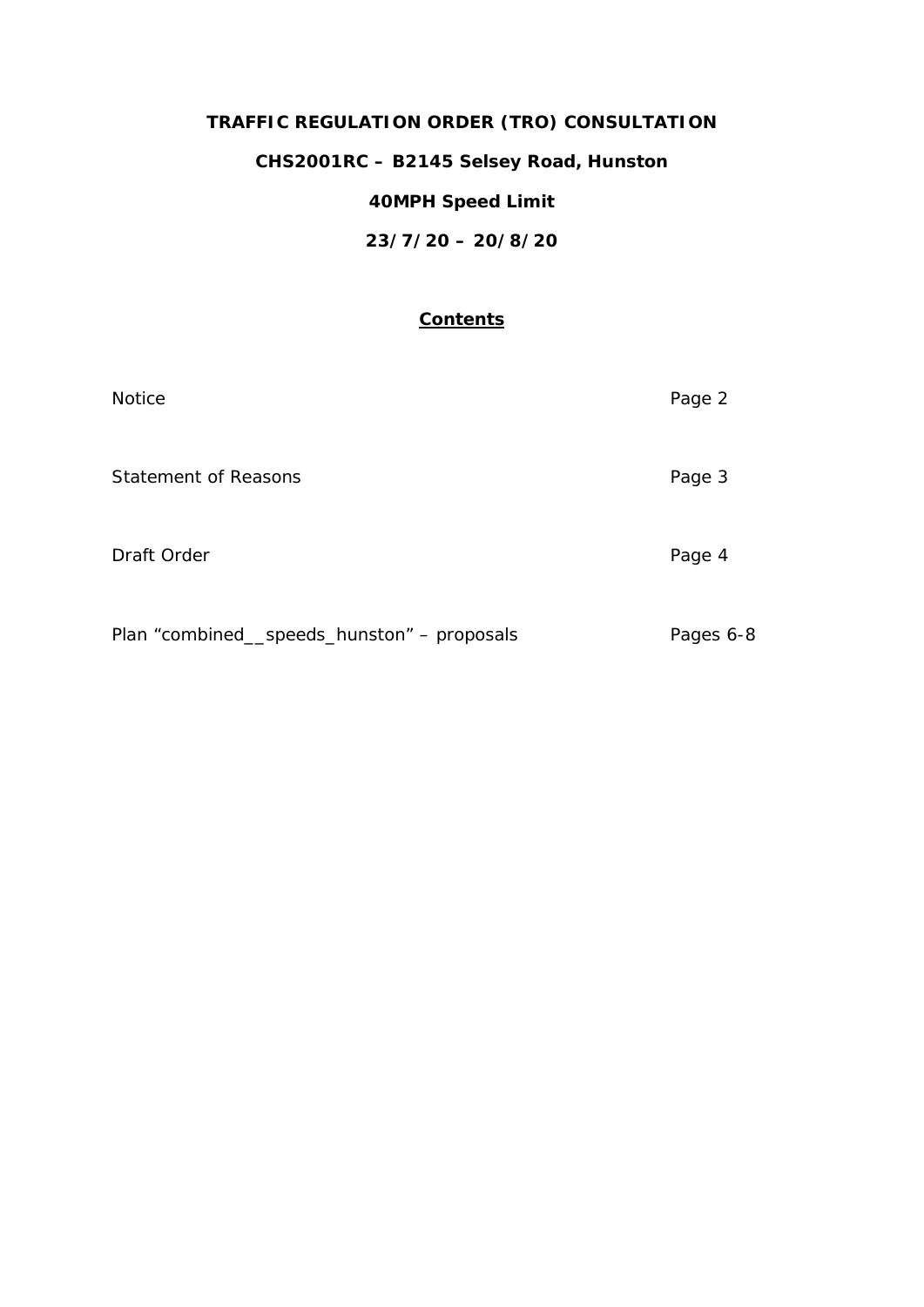#### **WEST SUSSEX COUNTY COUNCIL (HUNSTON & SIDLESHAM: B2145 SELSEY ROAD) (40MPH SPEED LIMIT) ORDER 2020**

**NOTICE** is hereby given that West Sussex County Council proposes to introduce a permanent Order under the provisions of the Road Traffic Regulation Act 1984, the effect of which will be to introduce a 40mph speed limit on a length of the B2145 Selsey Road north of Sidlesham and south of Hunston.

Full details of the proposals in this Notice can be viewed on our website [www.westsussex.gov.uk/tro.](http://www.westsussex.gov.uk/tro) The website includes a response form for comments or objections.

Due to current social distancing requirements, paper copies of documents will not be available to view in council offices or libraries. People without access to a computer who wish to view details of the scheme should telephone the West Sussex County Council Contact Centre on 01243 642105 to receive the documents by post.

Any objections or comments about the proposal must be received by 20 August 2020. These may be sent via the response form on the website, in writing to: TRO Team, West Sussex County Council, The Grange, Tower Street, Chichester, PO19 1RH; or by e-mail to: [tro.team@westsussex.gov.uk.](mailto:tro.team@westsussex.gov.uk) Library staff will NOT be in a position to answer questions on the proposal and all correspondence should be addressed to the undersigned, quoting reference no. TRO/CHS2001/RC. Only correspondence including a full name and address will be considered.

Dated this 23<sup>rd</sup> July 2020

Director of Law & Assurance County Hall **Chichester**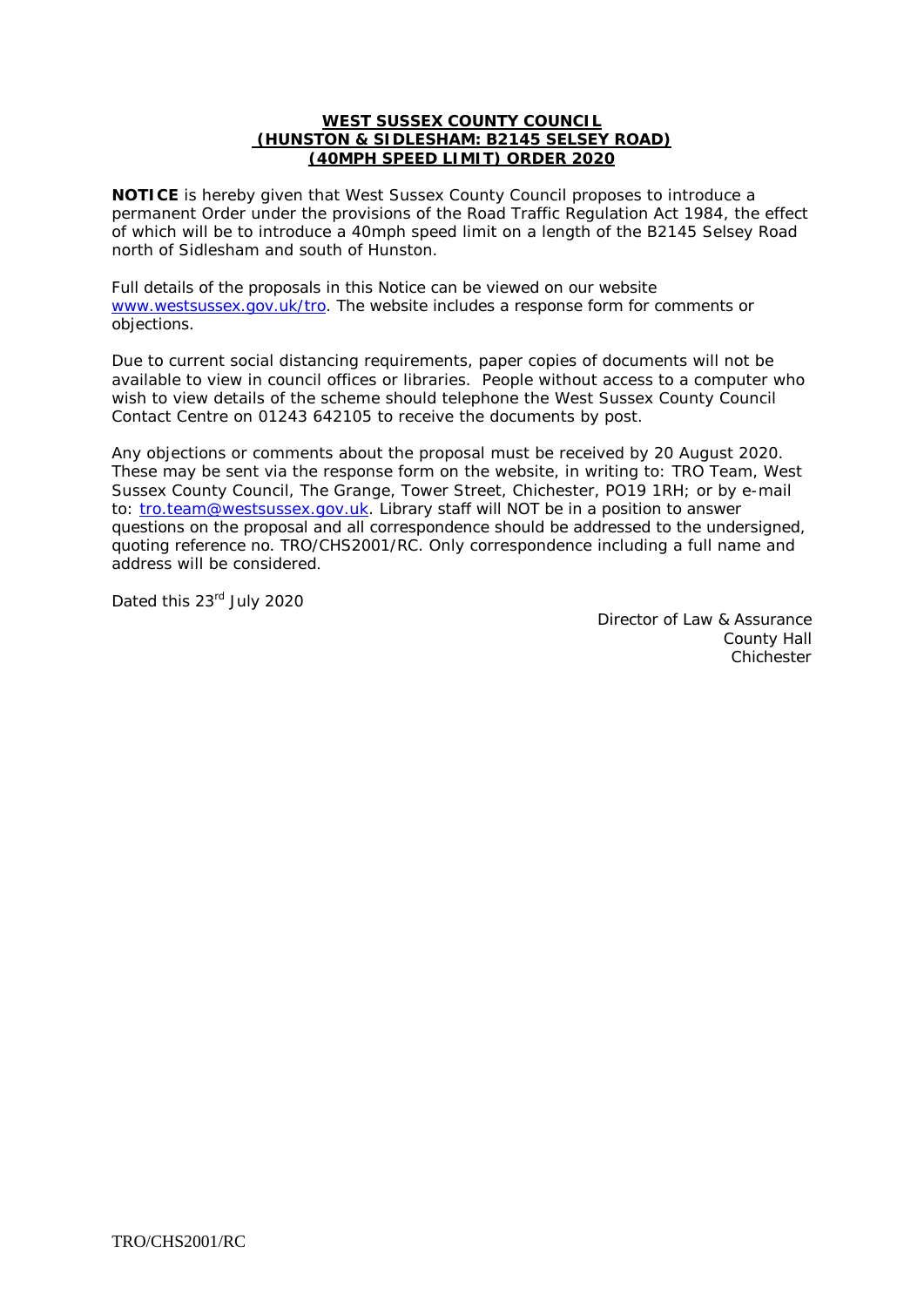#### **WEST SUSSEX COUNTY COUNCIL (HUNSTON & SIDLESHAM: B2145 SELSEY ROAD) (40MPH SPEED LIMIT) ORDER 2020**

#### **Statement Of Reasons For Proposing To Make The Order**

The County Council in exercise of their powers under the Road Traffic Regulation Act 1984, propose to make a permanent Order the effect of which will be to introduce a 40mph speed limit on a length of the B2145 Selsey Road north of Sidlesham and south of Hunston.

The B2145 south of Hunston village is a classified road currently subject to a 50mph speed limit.

Concerns have been raised locally about road safety and the general speed of traffic. At its meeting on 5 November 2019, the South Chichester County Local Committee selected a proposal to introduce a lower speed limit over part of the length of the B2145 south of Hunston village

Speed data has been obtained and reviewed and it is proposed to reduce the speed limit to 40mph on the B2145 from the 30mph speed limit south of Hunston village to the 40mph speed limit north of Sidlesham village, a length of approximately 1.38km. The proposed lower speed limit is compliant with the County Council's speed limit policy and adequately reflects the character of the road.

The primary aim of the initiative is to enhance road safety and casualty prevention, and it is intended that this approach will not compromise the effectiveness of existing speed limits around the county.

This Order is proposed so as to reduce danger to persons or other traffic using the road or to minimise the likelihood of any such danger arising, and for facilitating the safe passage of any class of traffic (including pedestrians) and for improving the amenity of the area through which the road runs.

Drawing CHS2001 Hunston & Sidlesham B2145 Proposed Speed Limits shows the length of road, which is the subject of the proposed order.

Director of Law & Assurance County Hall Chichester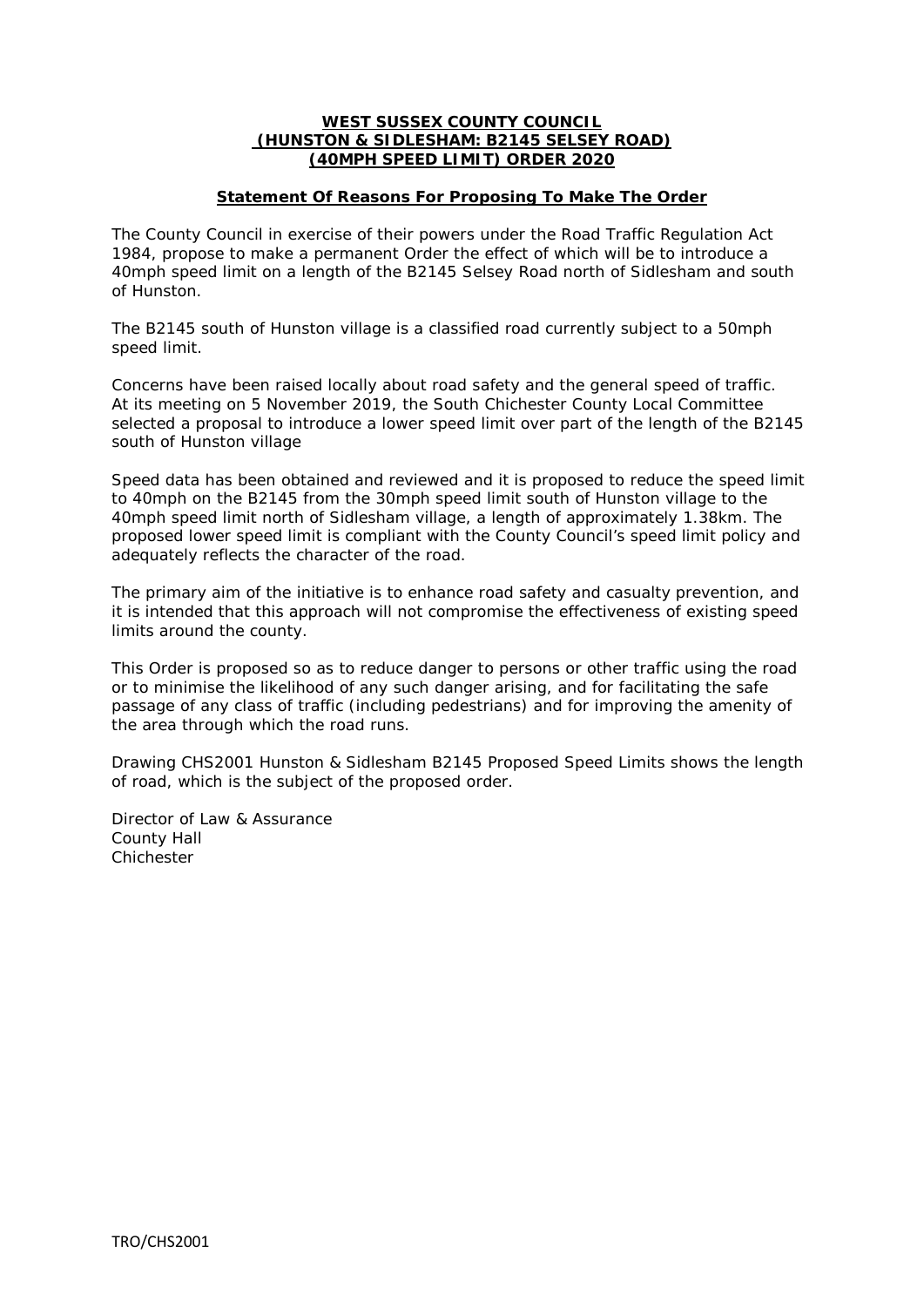#### **WEST SUSSEX COUNTY COUNCIL (HUNSTON & SIDLESHAM: B2145 SELSEY ROAD) (40MPH SPEED LIMIT) ORDER 2020**

West Sussex County Council in exercise of their powers under Sections 82 and 84 (1) (a) of the Road Traffic Regulation Act 1984 ("the Act"), and Part IV of Schedule 9 of the Act and of all other enabling powers, and after consultation with the chief officer of police in accordance with Part III and Part IV of Schedule 9 to the Act hereby make the following Order:-

- 1. This Order shall come into operation on the X day of X 2020 and may be cited as "West Sussex County Council (Hunston & Sidlesham: B2145 Selsey Road) (40mph Speed Limit) Order 2020"
- 2. The parts of the Order in the First Schedule to this Order are hereby revoked.
- 3. No person shall cause or permit any vehicle to proceed at a speed exceeding 40 miles per hour in the lengths of roads specified in the Second Schedule to this Order
- 4. Nothing in Paragraph 3 shall apply to a vehicle being used by naval, military or air force purposes while being driven by a person for the timebeing subject to the orders of a member of the armed forces of the Crown on an occasion when –
	- (a) the person driving the vehicle is a member of the special forces as defined by the Road Traffic Exemptions (Special Forces) (Variation and Amendment) Regulations 2011; and
	- (b) the vehicle is being driven-
		- (i) in response, or for practice in responding, to a national security emergency by a person who has been trained in driving vehicles at high speeds; or
		- (ii) for the purpose of training a person in driving vehicles at high speeds.

#### **FIRST SCHEDULE Order to be revoked**

Extent of revocation

West Sussex County Council **The entire Fourth Schedule** (Sidlesham: Various Roads) (30mph, 40mph and 50mph Speed Limit) Order 2015

#### **SECOND SCHEDULE (50mph speed limit)**

Length of road in Hunston & Sidlesham

B2145 Selsey Road **From a point 205 metres north of its** its junction with the B2201 Chichester Road northwards for a distance of 1.38km.